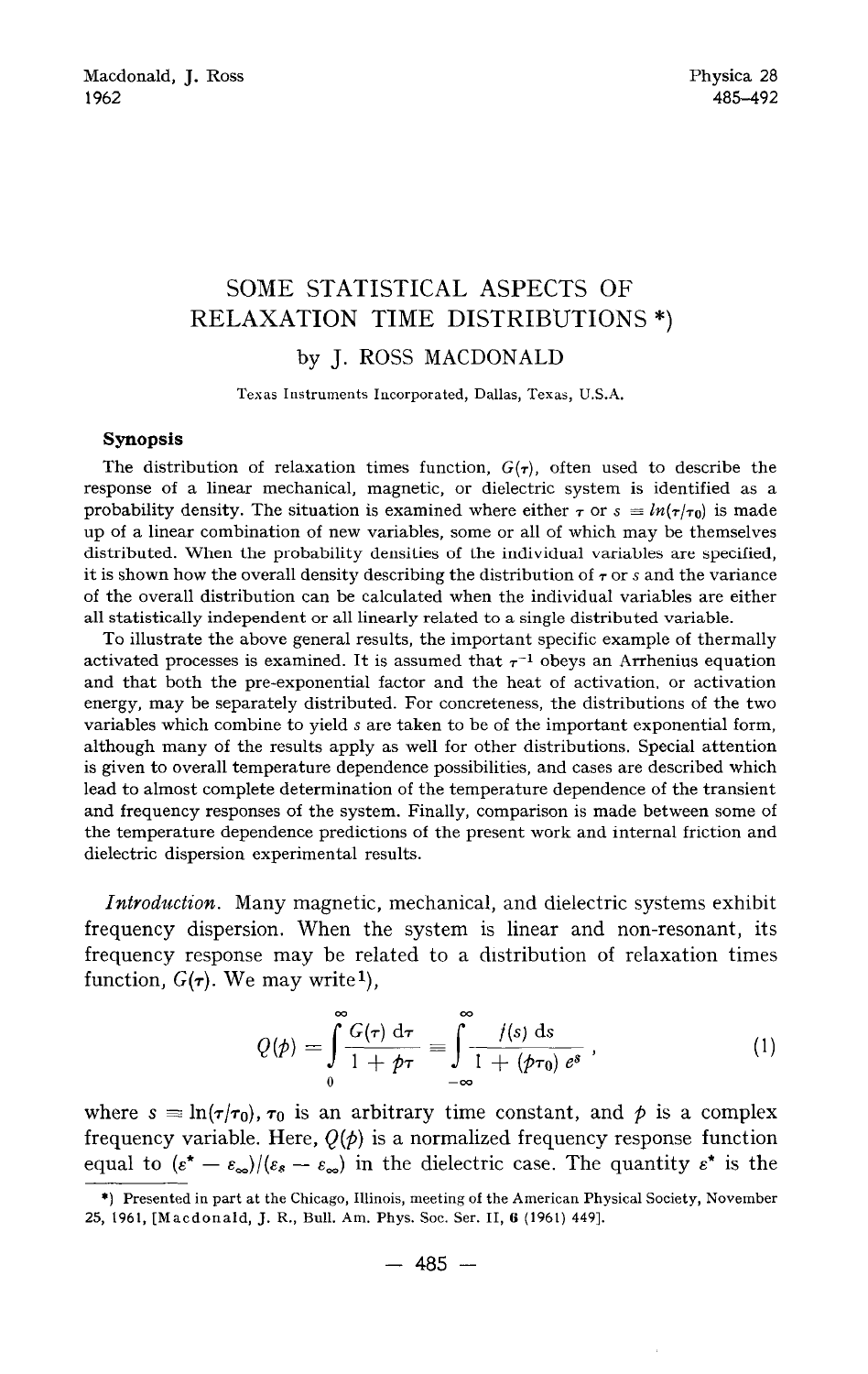complex dielectric constant;  $\varepsilon_s$  the static dielectric constant; and  $\varepsilon_{\infty}$  the high-frequency dielectric constant beyond the dispersion region considered. The relation between  $G(\tau)$  and  $f(s)$ , the distribution function for the logarithmic variable s, may be obtained from the condition  $G(\tau) d\tau = f(s) ds$ and is  $\tau G(\tau) \equiv F(\tau) \equiv F(\tau_0 e^s) \equiv f(s) \equiv f[\ln(\tau/\tau_0)]$ . It is evident from the normalization of  $Q(\phi)$  that  $Q(0) = 1$  and that therefore  $G(\tau)$  and  $f(s)$  are themselves normalized. The response of many systems involves only a single time constant  $\tau_1$  over the frequency range of interest and then  $G(\tau) =$  $= \delta(\tau - \tau_1)$ , where  $\delta(\tau - \tau_1)$  is a Dirac delta function. In many cases, however, a number of time constants or a continuous distribution is necessary to characterize the system response.

Since  $G(\tau)$  and  $f(s)$  are probability density functions, we shall make use in the present work of the large body of statistical results dealing with such functions. We shall be specifically concerned with cases where  $\tau$  or s is given by a linear combination of other variables,  $x_i$ , some of which are themselves distributed. This is a situation which is likely to be frequently encountered in physical systems involving a distribution of relaxation times. The presence of the individual  $x_i$  distributions then leads to overall distributions of  $\tau$  and s.

*General analysis.* Let us consider a variable z, which may be either  $\tau$  or s, given by

$$
z=\sum_{i=1}^n a_i x_i,
$$

where the probability density functions,  $p_{x_i}(x_i)$ , of the  $x_i$  variables are assumed known and  $a_i \neq 0$ . We wish to obtain the overall probability density function  $p_z(z)$ . It will be convenient to transform to the new variables  $y_i = a_i x_i$ . In general,  $\phi_{\mu} (y_i)$  involves the Jacobian of the transformation<sup>2</sup>). In the present case of univariate distributions, one finds

$$
\phi_{u_i}(y_i) = |a_i^{-1}| \phi_{x_i}(a_i^{-1}y_i).
$$

When some or all of the  $x_i$  variables are partly correlated, the overall probability density function corresponds to a multivariate distribution whose variables are not all statistically independent. Since information concerning the details of such a multivariate distribution is usually lacking in physical cases of interest, we shall confine the present discussion to two situations which can be readily handled: that where all the  $x_i$  variables are statistically independent and that where they are all linearly dependent on a single variable, w. An extension to combinations of these two cases can also be readily carried out, and the case where the individual variables depend nonlinearly as well as linearly on a single distributed variable may also be treated<sup>2</sup>).

When a probability density is known, its variance  $\sigma^2$  may be calculated directly by integration or from the characteristic function (c.f.), an ex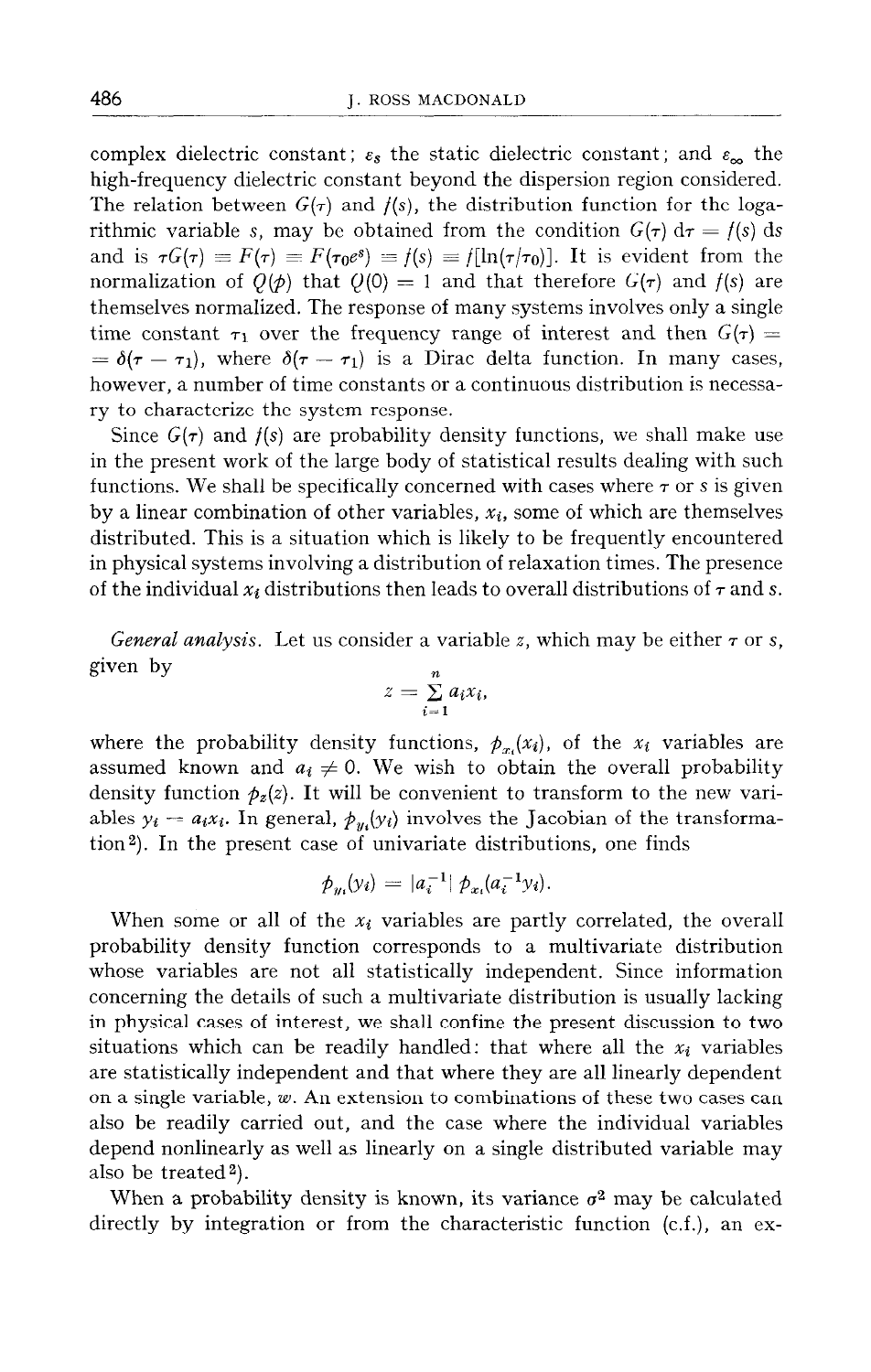ponential Fourier transform of the probability density<sup>2</sup>)<sup>3</sup>). One finds, for example,  $\sigma_{y_i}^2 = (a_i \sigma_{x_i})^2$ . When all  $y_i$ 's are statistically independent, the c.f. corresponding to  $p_z(z)$  is the product of the individual-variable c.f.'s. The overall  $p_z(z)$  may then be obtained by an inverse Fourier transform. It also follows in the independent case, irrespective of the forms of the  $p_u(y_i)$ densities, that

$$
\sigma_z^2 = \sum_{i=1}^n \sigma_{y_i}^2 = \sum_{i=1}^n (a_i \sigma_{x_i})^2.
$$
 (2)

Note that when one of the  $y_i$  variables, say the *j*th, is not distributed,  $\hat{\rho}_{y_i}(y_j) = \delta(y_j - y_j^0)$  and  $\sigma_{y_i}^2 = 0$ . Here  $y_j^0$  is the non-distributed value of the  $y_j$  variable.

In the linearly dependent case, we have  $x_i = \alpha_i + \beta_i w$ , where w is a distributed variable. Then  $z = a + bw$ , equal to  $c_i + d_i x_i$  when  $\beta_i \neq 0$ , where

$$
a=\sum_{i=1}^n a_i\alpha_i, b=\sum_{i=1}^n a_i\beta_i, c_i=(a\beta_i-b\alpha_i)/\beta_i,
$$

and  $d_i \equiv b/\beta_i$ . On defining all  $\sigma$ 's as positive quantities, it follows that  $\sigma_z = |b| \sigma_w = |d_i| \sigma_{x_i}$ . Since  $\sigma_z$  must be independent of the index i, one obtains  $\sigma_{x_i}/\sigma_{x_i} = |\beta_i/\beta_j|$ . The use of this relation finally allows  $\sigma_z$  to be expressed as

$$
\sigma_z = \sum_{i=1}^n \text{sgn} \ (a_i \ \beta_i) \ \sigma_{y_i} = \sum_{i=1}^n a_i \ \text{sgn} \ \beta_i \sigma_{x_i} \tag{3}
$$

The probability density  $\phi_z(z)$  follows from either  $\phi_z(z) = |b^{-1}| \phi_w[(b^{-1})(z-a)]$ *or*  $p_z(z) = |d_i^{-1}| p_{x_i}[(d_i^{-1})(z - c_i)]$  and must be independent of *i*. Note that the range of z is not necessarily equal to that of w or that of any  $x_i$ .

*Specific examples.* It is very often found in dielectric<sup>4</sup> $(5)$ <sup>6</sup> $(7)$  and mechanical<sup>8</sup>)<sup>9</sup>)<sup>10</sup>) dispersion experiments that the relaxation frequencies of the system satisfy an Arrhenius type of equation. For such thermally activated processes, one may frequently write<sup>8) 9</sup>)  $\tau = \tau_d \exp(\Delta G/kT)$ , where  $\tau_d \equiv v_d^{-1}$  is an inverse vibrational frequency or attack time, and AG is the difference in work required for a transition from minimum to maximum Gibbs free energy in surmounting a potential barrier. Both  $\tau_d$  and  $\Delta G$  may depend somewhat on temperature because of such effects as straining of the crystal lattice as the temperature changes. The experimental determination of any small temperature dependence of  $\tau_d$  is very difficult, and this quantity will here be taken temperature independent<sup>10a</sup>). Experimentally, the apparent activation energy is often found to be temperature independent as well; therefore, we shall assume  $\Delta G = E[1 - (T/T_0)]$ , the only form which can lead to such independence. Here, *E* is temperature independent,  $T < T_0$ , and  $T_0$  is of the order of the melting point or above for most solids<sup>8</sup>) and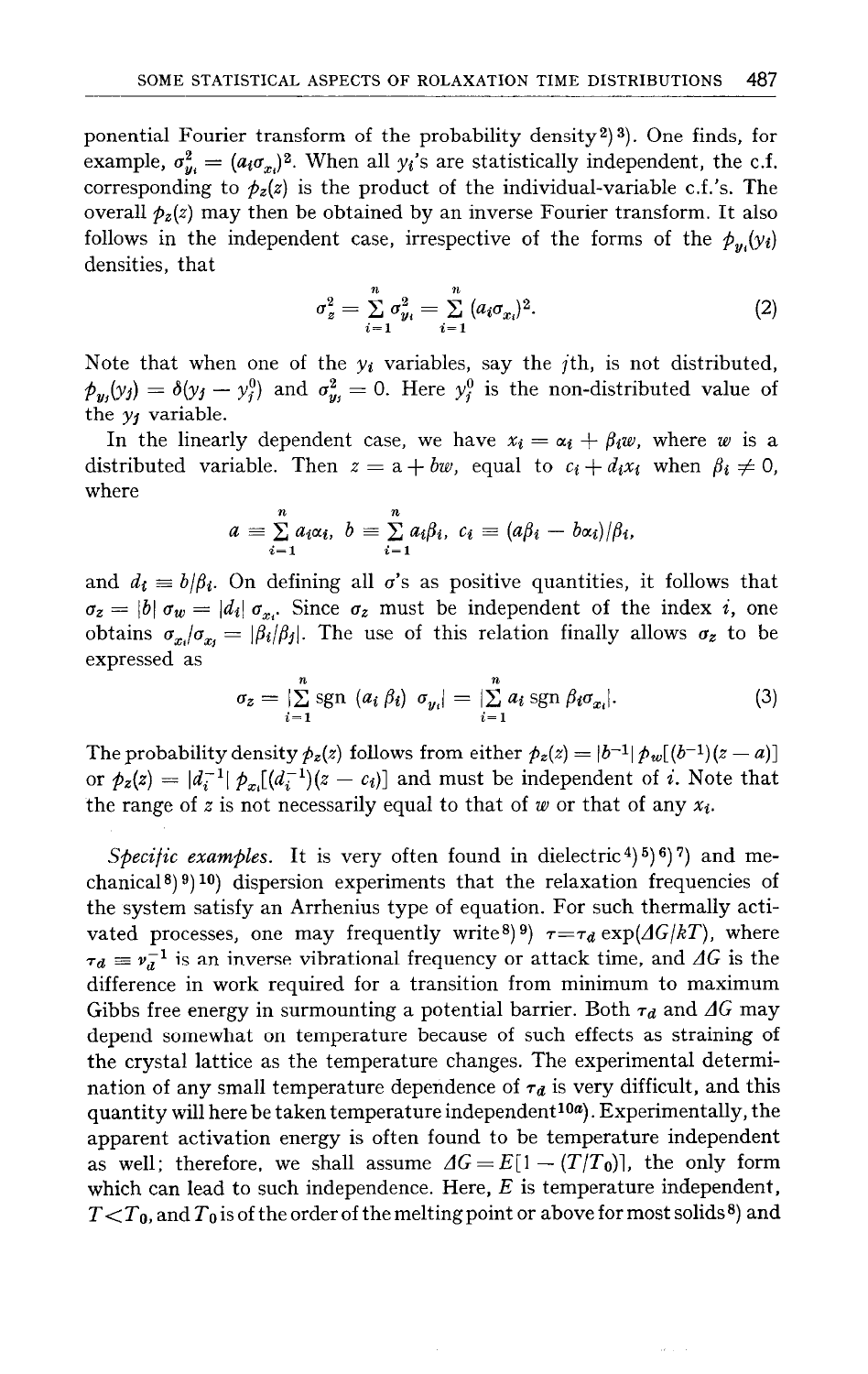near the boiling point or above for most liquids. Such linear dependence for  $\Delta G$  has been used by Zener<sup>8</sup>)<sup>11</sup>) in a theory of diffusion and has been found also for semiconductor energy gaps<sup>12</sup>)<sup>13</sup>).

The above expressions, plus the relations

$$
\Delta H = \Delta G + T \Delta S = d(\Delta G/T)/d(1/T),
$$

lead to  $\Delta H \equiv E$ , the enthalpy increment or heat of activation, and  $\Delta S \equiv$  $\equiv E/T_0$ , the entropy increment for the process. Such direct dependence of  $\Delta S$  on  $E$  follows also from a diffusion theory of Zener and Wert<sup>11</sup>), whose predictions agree excellently with experiment<sup>9</sup>). In addition, it is consistent with a large body of dielectric data on liquids?), which seems to indicate a surprisingly small variation in  $T_0$  from material to material.

We may now write

$$
s = \ln (\tau/\tau_0) = z = \ln(\tau_d/\tau_0) + [(1/kT) - (1/kT_0)] E, \tag{4}
$$

and identify  $x_2 = E/kT_n = \mathscr{E}$ , and  $a_2 = (T_n/T) - (T_n/T_0)$ , where  $T_n$  is an arbitrary normalization temperature. The variable  $x_1$  may alternatively be either  $\ln(\tau_d/\tau_0)$  with  $a_1 \equiv 1$  or  $\ln(\nu_d/\nu_0)$  with  $a_1 \equiv -1$ . When  $x_1$  and  $x_2$ , which may or may not be distributed, are statistically independent, they cannot depend on a common parameter such as temperature. When  $\mathscr E$  is temperature independent but  $\tau_d$  temperature dependent,  $x_1$  and  $x_2$  can be independent or at most partly correlated. Finally, some perturbing factor in the material may act on  $\ln(\tau_d/\tau_0)$  [or  $\ln(\nu_d/\nu_0)$ ] and  $\mathscr E$  in the same way, making it possible for both  $x_1$  and  $x_2$  to be distributed and linearly related if they depend on temperature similarly.

For concreteness sake, we shall select<sup>6</sup>)  $\phi_{x_i}(x_i) = \xi_i \exp(-\xi_i x_i)$  and take  $\xi_i$  and  $x_i$  temperature independent. When a given  $x_i$  is independent of temperature, it is physically reasonable to expect that its distribution also will be so independent<sup>6</sup>). Note that the distributions of  $x_1$  and  $x_2$  need not be of the same form in general in the statistically independent case. The exponential distribution law can lead to system behaviour in agreement with many experimental results such as the frequently found  $t^{-n}$  dischargecurrent time dependence<sup>14</sup>)<sup>15</sup>) and dispersion data usually described by the Cole-ColelG), Davidson-Cole17) orFangl8) relaxation-time distribution functions. Some more basic justification for a exponential probability density is that it is the only Markovian, or memoryless, distribution<sup>19</sup>) and is the probability density for the waiting time for the first of a series of events obeying a Poisson probability law20).

For simplicity of exposition, the range of  $x_i$  has here been taken  $(0, \infty)$ , requiring  $\xi_i > 0$ , although a finite range is actually physically required for a thermally activated situation<sup>6</sup>)<sup>21</sup>). When the range is finite,  $\xi_i$  may be  $\leq 0$  and the normalization of  $p_{x_i}(x_i)$  is different from that above. When  $\xi_i \rightarrow \infty$ ,  $p_{x_i}(x_i) \rightarrow \delta(x_i)$ . Application of the general analysis to the present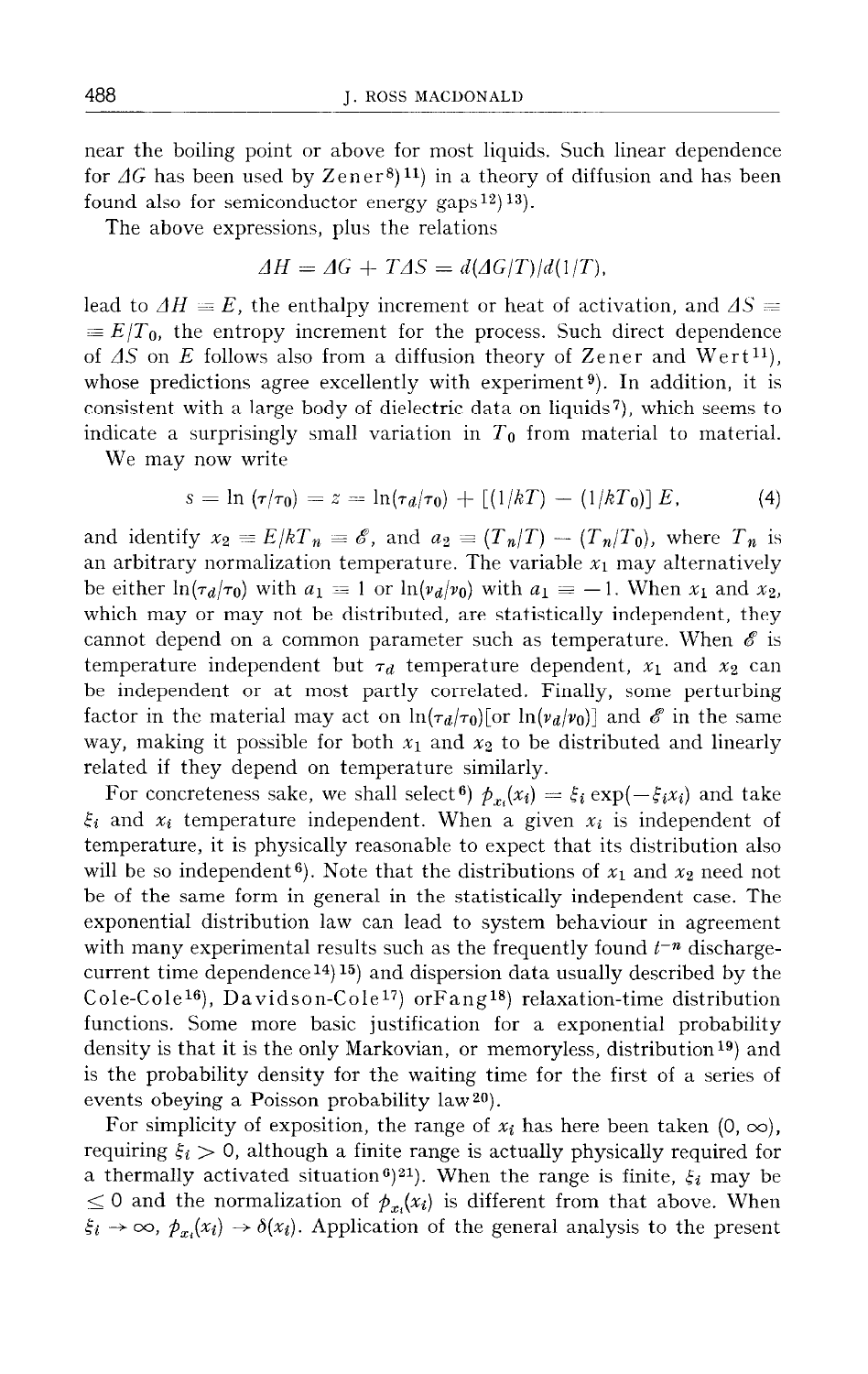distributions leads to  $\sigma_{x_i} = \xi_i^{-1}$ ,  $\sigma_{y_i} = |a_i| \xi_i^{-1}$ , and to the results of table **I.** Here,  $\phi \equiv a_2$  is a normalized, shifted, inverse temperature variable, taker positive on physical grounds. From (4),  $p_z(z) \equiv f(s)$ , and  $G(\tau)$  may be alreadily calculated from any of the present results. In Case 1, it is  $\xi_1 \tau_0^{-1} (\tau_0/\tau)^{1+\xi_1}$ , itself a well-known distribution<sup>6</sup>)<sup>7</sup>). Note that there is no temperature dependence in cases 1 and 2; thus, the only dependence observed in dispersion and transient response measurements will arise from that of the  $(\varepsilon_s - \varepsilon_\infty)$  term, which can be measured directly or obtained from application of a Kronig-Kramers relation to loss-frequency data<sup>1</sup>).

Cases 1 and 2 are distinguished by taking  $a_1 = 1$  or  $-1$ , respectively, and indicate whether the logarithm of  $\tau_d$  or of its inverse, the vibrational frequency  $v_d$ , is exponentially distributed with range (0,  $\infty$ ). The same choice has been used for cases 4 and 5, but in 6 and 7  $x_1 \equiv \ln(\tau_d/\tau_0)$  and  $a_1 \equiv 1$ have been taken, and the distinction between  $\tau_d$  and  $\nu_d$  introduced by means of the signs of  $\beta_1$  and  $\beta_2$  in the relation  $x_i = \alpha_i + \beta_i w$ . In the table,  $A \equiv$  $\equiv \xi_2/\xi_1$  in cases 4 and 5, and  $\beta_1/\beta_2$  in cases 6 and 7.



Fig. 1. Normalized dispersion parameter  $\lambda = \xi_2 \sigma_z$  versus normalized and shifted inverse temperature variable  $\phi = [(T_n/T) - (T_n/T_0)]$ . The various cases of table I and values of *A* are shown as (case no., A) on each curve.

In fig. 1, the quantity  $q = \xi_2 \sigma_z$  has been plotted versus  $\phi$  for cases 3-7. A number of points are of interest. First, it is noteworthy that the quite different distributions of cases 4 and 5 can have the same variance. The expressions for  $p_z(z)$  in cases 4 and 5 are also different in form from the individual  $p_{xi}(x_i)'$ s. In the independent case, only for a few distributions, such as the Gaussian, will the overall distribution be of the same form as the individual ones<sup>3</sup>). Were it possible for  $\phi$  to equal zero, case 3 would then lead to  $p_z(z) = \delta(z)$  and  $\tau = \tau_0 = \tau_d$ , yielding simple Debye dispersion with the single time constant  $\tau_d$ . A physically more reasonable possibility in case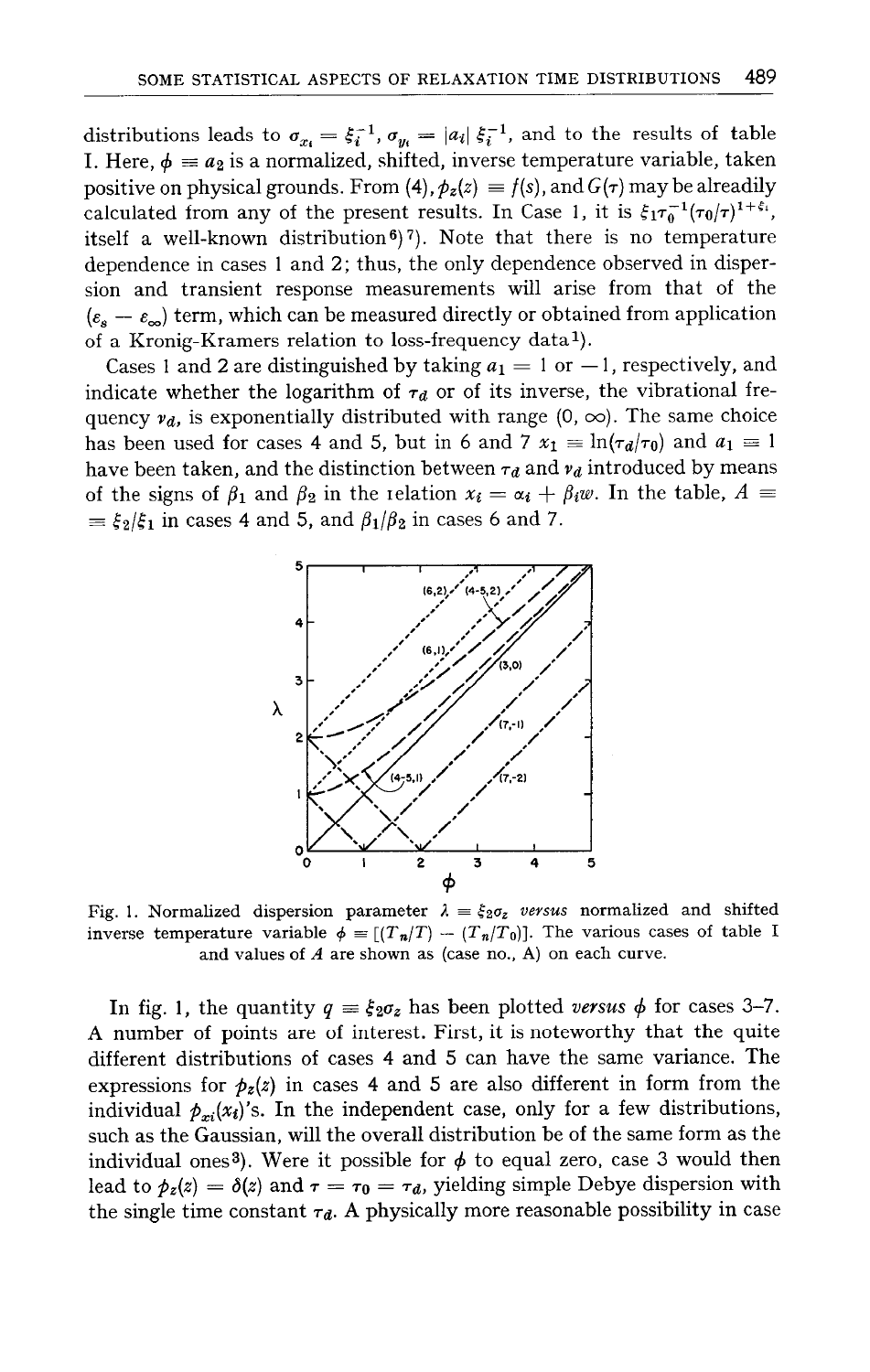*7* is  $(A + \phi) = 0$ . At this temperature,  $T = (T_0^{-1} + T_n^{-1} | \beta_1 | \beta_2 |)^{-1}$ , which may be considerably below  $T_0$ , and again simple Debye dispersion is obtained<sup>21</sup>). Above this temperature, more than one time constant is again effective and in the formal limit of high temperatures  $(A + \phi)$  approaches  $-[T_n/T_0] + |\beta_1/\beta_2|]$ . Although it has been experimentally found that frequently dispersion with a wide distribution of relaxation times tends toward simple Debye dispersion as the temperature is increased  $6$ ), no instances are known to the author where dispersion with a single time constant is reached and then the distribution widens again at higher temperatures. Such behavior should be searched for, however, since there seems to be no theoretical reason to believe that case 6 should be more likely than case 7.

Some consideration of case 3 (with  $T_0 = \infty$ ) has been given previously<sup>6</sup>)<sup>22</sup>), and it was found that most of the usual relaxation-time distribution functions such as that of Cole and Cole<sup>16</sup>), cannot be made consistent with the assumption of a temperature-independent distribution of activation energies. The present work shows that they also cannot be made consistent with the situation where both  $\mathscr E$  and  $\tau_d$  are simultaneously distributed with temperature-independent distributions. Luckily, the present exponential distribution with finite limits can usually describe the same data as well at a given temperature and describe measurements at different temperatures more satisfactorily  $21$ ).

Cases 1, 3, 4, and 6 have recently been independently considered by Nowick and Berry 23) for the combination of Gaussian distributions only. Their  $\sigma_z$  expressions are equivalent to the present ones, in agreement with the general results of eqs. (2) and (3), when  $\phi$  is replaced by  $(T_n/T)$ , a simplification appearing because they did not take explicit account of the entropy contribution which leads to the  $T_0$  term in (4). The resulting expression for  $\sigma_z$  in Case 6 was used to fit results derived from creep and internal friction measurements on Ag-Zn alloys, but because of appreciable scatter in the points the  $\sigma_z$  expression for the independent case also gave as good a representation of the data. Had an overall exponential distribution instead of a Gaussian been used to determine  $\sigma_z$  from the data, the temperature dependence found might have been somewhat different. There are very little data available as yet where dispersion has been evaluated on the assumption of actual distributions such as those of table I. However, Vaughan, Lovell, and Smyt h24) recently analyzed dielectric dispersion data on alkyl halides on the basis of the  $\sigma_z$  and  $\dot{p}_z(z)$  of case 3 with  $T_0 = \infty$ and found considerable evidence of the temperature dependence predicted.

Since the temperature dependence of  $p_z(z)$  or  $G(\tau)$  is entirely determined for the cases of table I, a full comparison of theory and experiment would require evaluation of the temperature dependence of either  $Q(\phi)$  or normalized transient response as well as that of the pertinent shape parameter related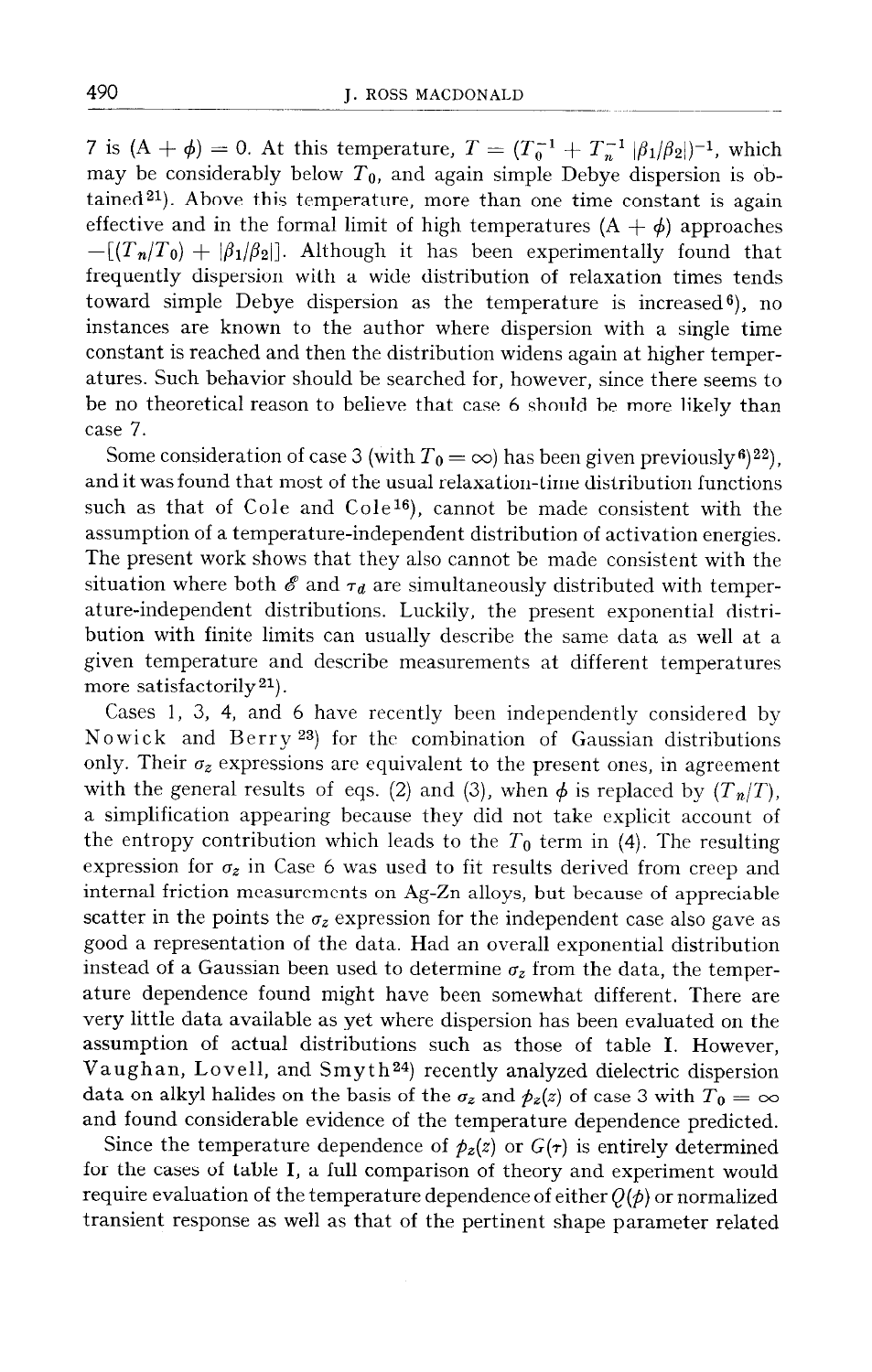| <b>Results for Various Cases</b> |                                 |                       |                                |                                    |                                                                                                                                                                                        |
|----------------------------------|---------------------------------|-----------------------|--------------------------------|------------------------------------|----------------------------------------------------------------------------------------------------------------------------------------------------------------------------------------|
| Case                             | Variables<br>Distributed        | Dependence            | $\bf{2}$<br>$\sigma_z$         | Range<br>of $z$                    | $p_z(z)$                                                                                                                                                                               |
| $\mathbf{1}$                     | $T_{d}$                         |                       | $\xi_1^{-2}$                   | $0, \infty$                        | $\xi_1 e^{-\xi_1 z}$                                                                                                                                                                   |
| $\overline{c}$                   | $\mathbf{v}_d$                  |                       | $\xi_1^{-2}$                   | $-\infty$ , 0                      | $\xi_1 e^{\xi_1 z}$                                                                                                                                                                    |
| 3                                | 8                               |                       | $(\phi/\xi_2)^2$               | $0, \infty$                        | $(\phi^{-1}\xi_2) e^{-\phi^{-1}\xi_2}$                                                                                                                                                 |
| 4                                | $8$ and $7d$                    | Independent           | $\xi_{2}^{-2}(A^{2}+\phi^{2})$ | $0, \infty$                        | $[\phi^{-1}\xi_1\xi_2/(\phi^{-1}\xi_2-\xi_1)][e^{-\xi_1z}-e^{-\phi^{-1}\xi_2z}]$                                                                                                       |
| 5                                | 8 and va                        | Independent           |                                |                                    | $-\infty, \infty$ $\left[\begin{array}{cc} (\phi^{-1}\xi_1\xi_2/(\phi^{-1}\xi_2+\xi_1)) \cdot \begin{cases} e^{\xi_1 z} & z < 0 \\ e^{-\phi^{-1}\xi_2 z} & z \ge 0 \end{cases}\right]$ |
| 6                                | $8$ and $74$<br>(A > 0)         | Linearly<br>dependent | $\xi_{2}^{-2}(A + \phi)^{2}$   | $0, \infty$<br>$(A + \phi) > 0$    |                                                                                                                                                                                        |
| $\overline{7}$                   | $\delta$ and $\nu_d$<br>(A < 0) | Linearly<br>dependent |                                | $-\infty, 0$<br>( $A + \phi$ ) < 0 | $ A + \phi ^{-1} \xi_2 e^{-(A+\phi)^{-1} \xi_2 z}$                                                                                                                                     |

TABLE I

to  $\sigma_z$ . First, one must pick an overall distribution of a form such that transient and frequency response results at a given temperature are well described. Then, results at different temperatures may be compared with those predicted from the overall distribution for one of the possible cases. Such comparison, using a modified exponential distribution, will be published elsewhere 21).

Acknowledgements. The author is grateful to A. S. Nowick and W. E. Vaughan for preprints of their papers, to A. S. Nowick for helpful correspondence, and to D. R. Powell and R. Stratton for valuable comments.

Received 23-10-61

## **REFERENCES**

- 1) Macdonald, J. R. and Brachman, M. K., Revs. Mod. Phys. 28 (1956) 393.
- 2) Eisenhart, C. and Zelen, M., Handbook of Physics (E. V. Condon and H. Odishaw, Eds., McGraw-Hill Book Co., New York, 1958), Chap. 12.
- 3) Korn, G. A. and Kern, T. M., Mathematical Handbook for Scientists and Engineers (McGraw-Hill Book Co., New York, 1961), Chap. 18.